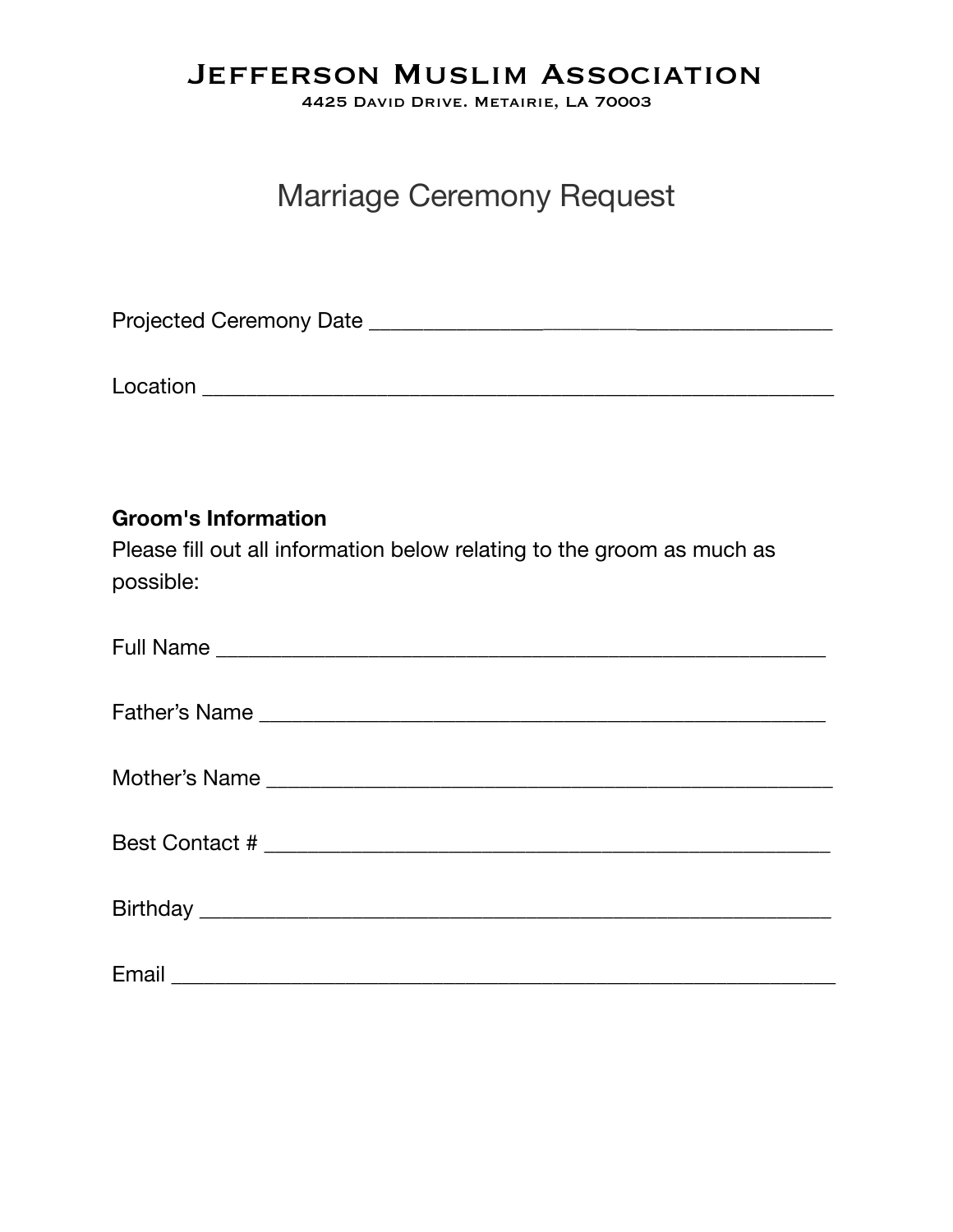## Jefferson Muslim Association

4425 David Drive. Metairie, LA 70003

#### **Bride's Information**

Please fill out all information below relating to the bride as much as possible:

#### **Wali's (Guardian's) Information**

Please fill out all information below relating to the wali as much as possible:

| Relationship |  |
|--------------|--|